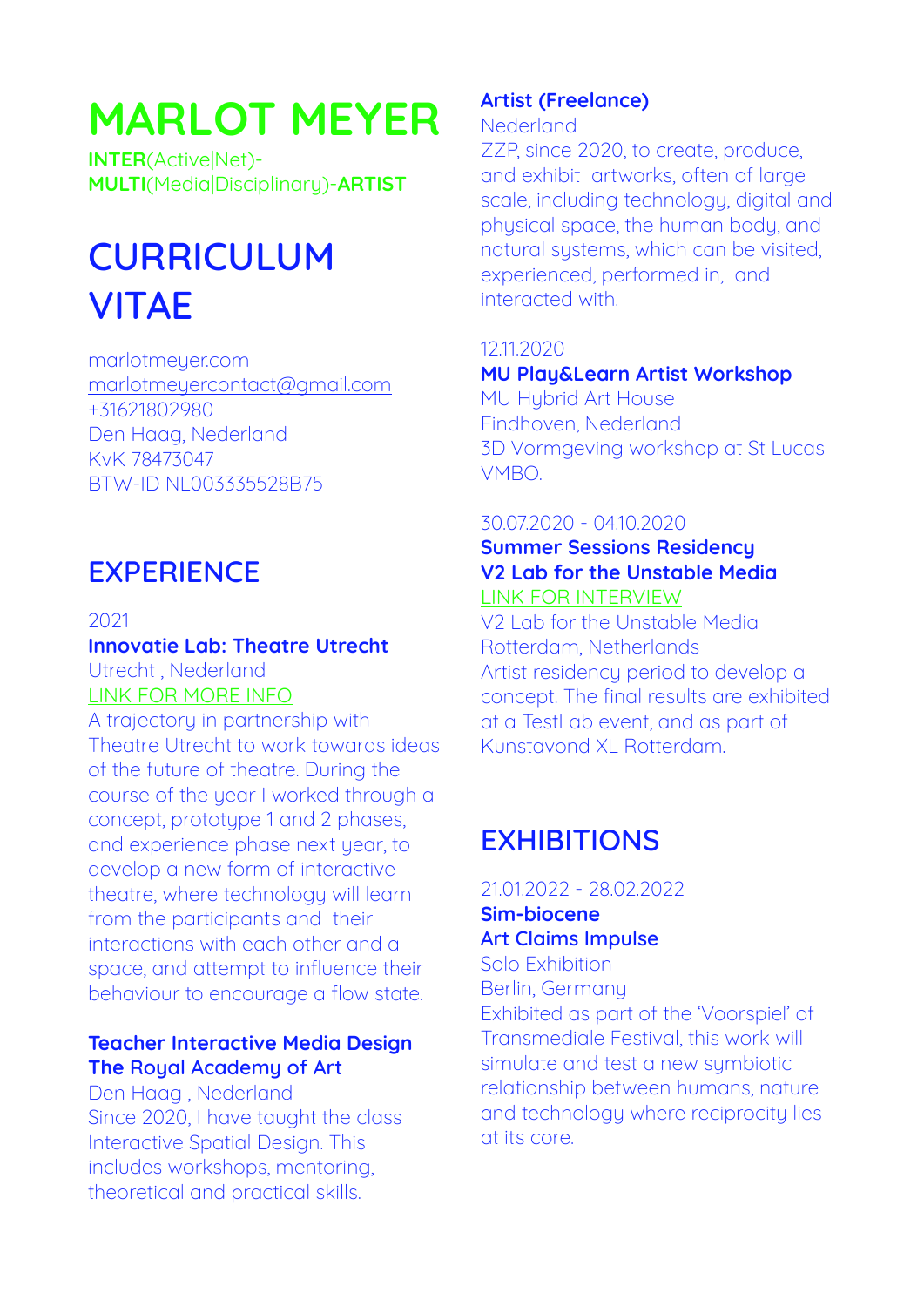#### 17.09.2021 - 19.11.2021 **Touch-Ground Stichting Heden**

Solo Exhibition Den Haag, Nederland [LINK FOR MORE INFO](https://www.heden.nl/tentoonstellingen/touch-ground)

During this two month exhibition, Heden was occupied by a living organism encompassing of growing grass and seeds, water, air, fire, human bodies, technology, flies, mushrooms and electricity. The organism grew, and was influenced by the public.

#### 01.04.2021 - 11.04.2021

#### **Een Museum Voor Jezelf +1: LIMB+1 Maakhaven**

Group Exhibition Den Haag, Nederland [LINK FOR MORE INFO](https://eenmuseumvoorjezelf.online/)

The exhibition ran during the corona lockdowns, offering the exhibition to two visitors at a time, proving much needed cultural experiences that were deprived for many months.

#### 13.12.20

#### **Future Intel x Uit Het Gareel**

Den Haag, Nederland [LINK TO WORK](https://marlotmeyer.com/Links/UHG.html)

Live streamed performance with technology reacting to both online input and muscle sensor input.

#### 06.11.20 - 31.01.21

#### **'Nieuwe Oogst': LIMB-2.0 Expo Bart**

Solo Exhibition Nijmegen, Nederland [LINK FOR MORE INFO](https://www.expobart.nl/archief/komend-nieuwe-oogst-marlot-meyer/)

Invited by Bart to create a new work for their exhibition Nieuwe Oogst. This 2.0 version was digitally connected to the version 1 which was exhibiting in Eindhoven at the same time.

#### 18.09.20 - 22.11.20 **'The Self Design Academy': LIMB-O MU Hubrid Art House**

Group Exhibition Eindhoven, Nederland [LINK FOR MORE INFO](https://www.theselfdesignacademy.nl/en/work/marlotmeyer/)

Group exhibition also shown as part of DDW. The interactive installation stood on its own, and was also performed in where my body acted as the mediator between digital and physical space, using muscle sensors and electrical stimulants.

#### 10.09.20 - 13.09.20

#### **KABK Graduation Show: LIMB-O The Royal Academy of Art**

Group Exhibition Den Haag, Nederland [LINK FOR MORE INFO](https://graduation2020.kabk.nl/students/marlot-meyer)

#### 04.09.20

#### **KunstAvond XL: Summer Sessions V2 Lab for the Unstable Media**

Group Exhibition Rotterdam, Netherlands As part of KunstAvondXL, the results of the residency was visited by public.

#### 03.09.20

#### **Test\_Lab: Summer Sessions V2 Lab for the Unstable Media**

Group Exhibition Rotterdam, Netherlands

#### [LINK TO WORK](https://v2.nl/archive/works/limb-o)

The final results of the residency is shown and tested out on public for the first time.

# **EDUCATION**

2016-2020 **BA INTERACTIVE MEDIA DESIGN The Royal Academy of Art**  Den Haag, Nederland